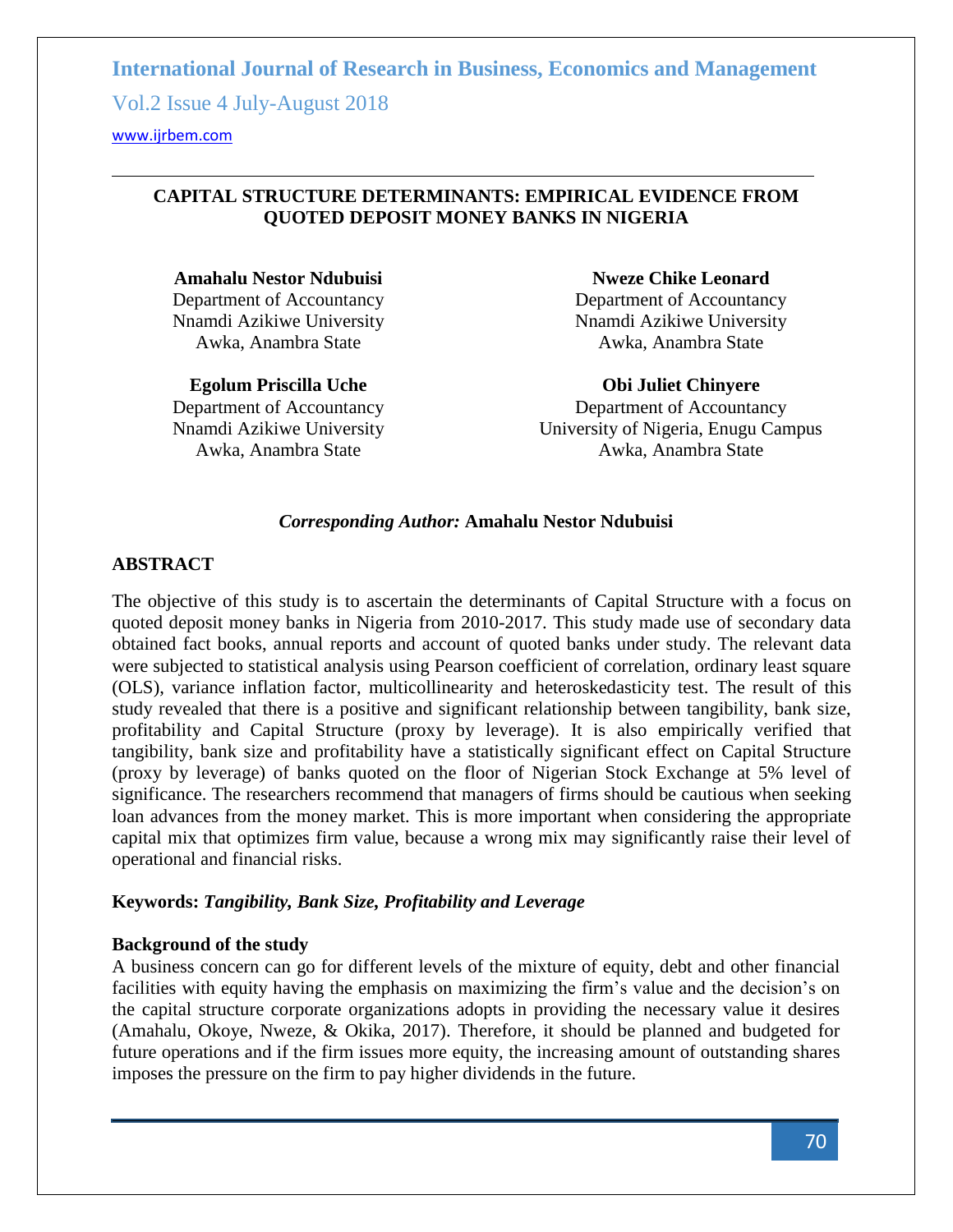Vol.2 Issue 4 July-August 2018

#### <www.ijrbem.com>

Determinants of capital structure in financial institutions differ from non-financial institutions due to some certain issues peculiar to these institutions. For banks, which constitute the largest portion of financial institutions in Nigeria, the liabilities relating to legal capital regulations are the most important factors determining the capital structure (Aremu Mukaila Ayanda, 2013). Banks generally holds more capital than the minimum capital ratio required by capital regulations that banks are obliged to meet. In general, this is explained by the fact that banks tend to operate in a potential manner against probable stocks. However, recent studies demonstrate that factors that determine the capital adequacy ratio are not only limited to legal liabilities, but variables specific to banks are important in determining the level of capital. There is no doubt that the banking sectors play a significant role in the economy of Nigeria. Banks should choose and adjust their strategic mix of capital in order to maximize the value of the firm and ensure that their operations achieve optimum capital structure, thus the determination of appropriate capital requirement and sources of raising funds are highly important.

#### **Statement of the Problem**

In recent times, organizations are faced with the financing decision of their capital expenditure (Onaolapo, Kaloja & Nwidobie 2015). These financing choices are noted by is occasioned by certain variables such as size, profitability, tangibility, risk, dividend payout, growth, taxation amongst others. Thus the issue of what truly determines capital structure has remained a contentious issue in the Nigeria banking sector (Ogbodo, Amahalu, & Abiahu, 2017).

This is true because, capital is considered as the bedrock of a bank's financial strength since it has the tendency to support bank's operations by providing a buffer to curtail unanticipated losses from banking activities (Aremu, Ekpo & Mustapha 2013). The choice of an appropriate financing mix constitutes a critical decision for the survival and continuous growth of any business organization not only because of the need to maximize returns to the various interest holders, but also because of the impact the such informed decision has on performance of the organization (Amahalu, Abiahu, Okika, & Obi, 2016).

This study seeks to investigate the determinants of capital structure using the banking sector in Nigeria.

### **Objectives of the Study**

1) To determine the extent to which Tangibility (TANG) relates with leverage of quoted deposit money banks in Nigeria.

2) To determine the extent to which Size (SIZE) associates with leverage of quoted deposit money banks in Nigeria

3) To determine the relationship between (PROF) and leverage of quoted deposit money banks in Nigeria.

#### **Research Hypotheses**

The following null hypotheses guided this study:

**Ho**<sub>1</sub>**:** There is no significant relationship between Tangibility (TANG) and leverage of quoted deposit money banks in Nigeria.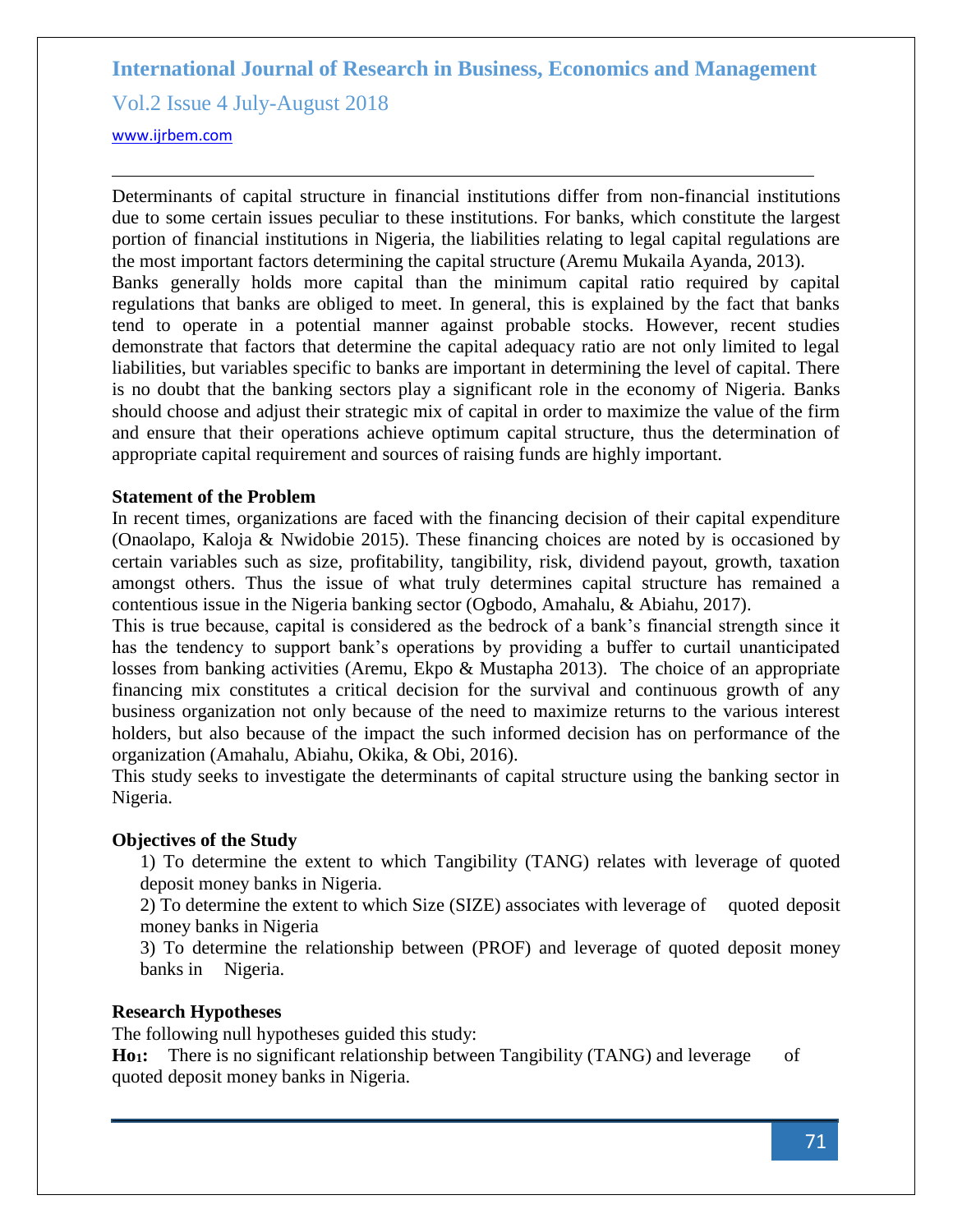Vol.2 Issue 4 July-August 2018

#### <www.ijrbem.com>

Ho<sub>2</sub>: There is no significant relationship between Bank Size (SIZE) and leverage of quoted deposit money banks in Nigeria.

**Ho<sub>3</sub>:** There is no significant relationship between Profitability (PROF) and leverage of quoted deposit money banks in Nigeria.

#### **REVIEW OF RELATED LITERATURE**

#### **Capital Structure**

Capital structure simply refers to the various financing options of the available to a corporate organization. Pandey (2010) defined "capital structure as the various means of financing a firm, that is, the proportionate relationship between debt and equity. Pandey also stated that capital structure is an important managerial decision tool because it influences the shareholder's return and risk as the market value of the share may be affected by the capital structure decisions. Furthermore, Kennon (2010) defined capital structure as the percentage of capital (money) at work in a business by type, he also stated that two forms of capital namely; equity capital and debt capital.

### **Tangibility**

The tangibility of a firm plays a very critical function in determining its capital structure. According to Titman and Wessets (1988) in Amahalu, Obi, Abiahu and Ezechukwu (2017) and Harris and Ravin (1991), the degree to which assets of a firm are tangible should result to greater liquidation value for the firm. Also, Bradley, Jawel and Hankim (1984) in Amahalu, Okeke and Obi (2017) opine that firms that invest maximally in intangible assets stand to have a greater financial leverage because they borrow at lower interest rate, if their assets serve as collateral for such loans.

#### **Size**

The size of the firm has been viewed as one of its specific characteristics that determine its capital structure. The effect of size on the leverage is so ambiguous, (Bauer, 2004). Rejar and Zingalas (1995) in Amahalu, Okeke and Obi (2017) states that larger firms tend to be more diversified and ail less often, so size (computed as the logarithm of net sales) may be an inverse proxy for the probability of bankruptcy. However, size may also be proxy for the information outside investors have, which should increase their preference for equity relative to debt.

# **Leverage**

Financial leverage is a measure of how much firm's uses equity and debt to finance its assets. A company can finance its investment by debt and equity. The company may also use preference capital (Ezechukwu & Amahalu, 2017). The rate of interests and debt is fixed irrespective of the company's rate of return on assets. The financial leverage employed by a company is intended to earn more on the fixed charges funds than their costs. As debt increases, financial leverage increases too.

LEV = TOTAL LIABILITY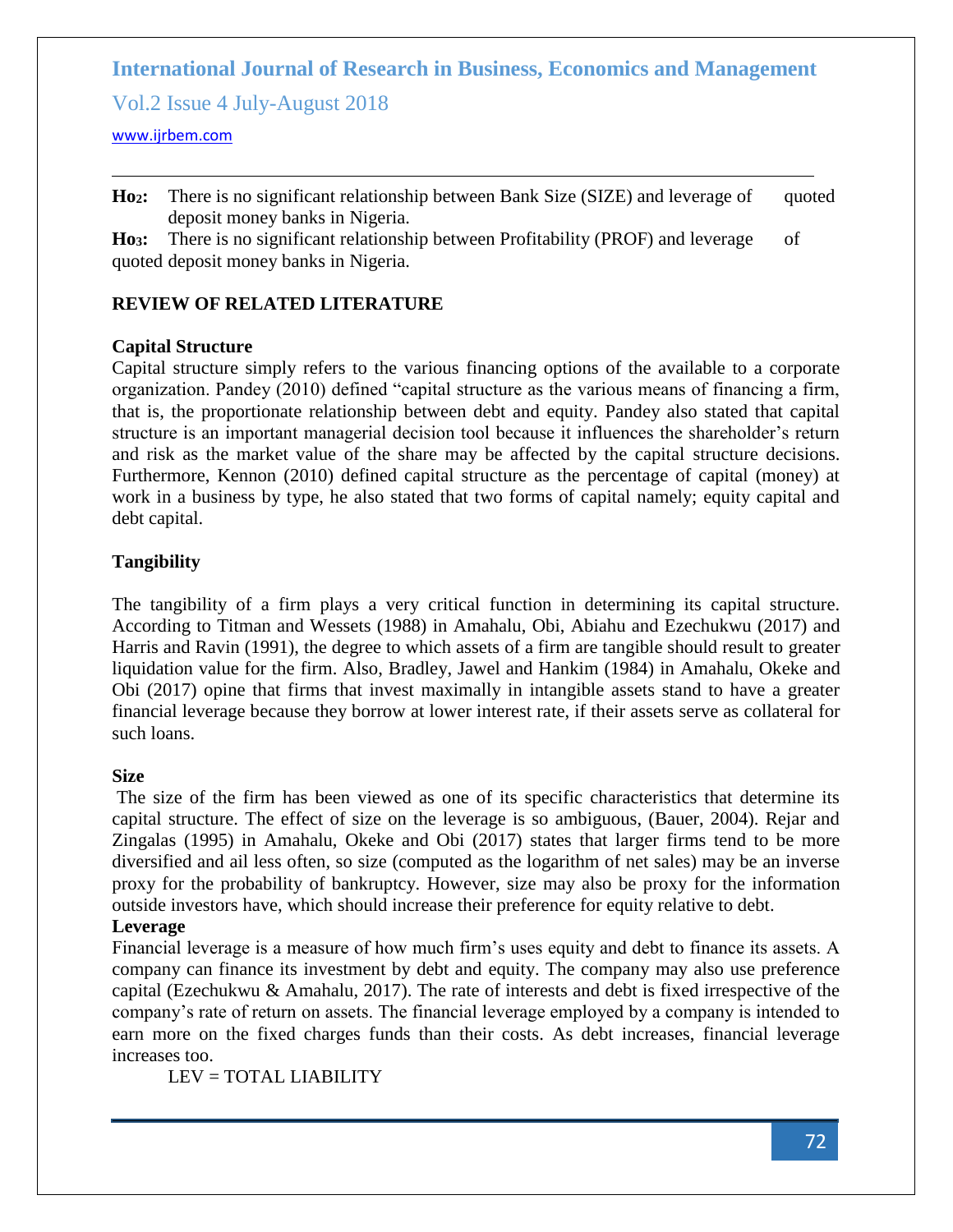Vol.2 Issue 4 July-August 2018

# <www.ijrbem.com>

TOTAL ASSET

# **METHODOLOGY**

The research design adopted in this study is the ex-post facto research design, in order to establish a meaningful relationship between determinants of capital structure (measured by Tangibility, Size and Profitability) and Leverage (the proxy for capital structure).

# **POPULATION OF THE STUDY**

The population of the study is centered on the performance indices of the fifteen (15) commercial banks listed on the floor of the Nigerian Stock Exchange from  $2010$  to  $31<sup>st</sup>$ December 2017 (See Appendix 1).

# **SAMPLE SIZE AND SAMPLING METHOD**

The fifteen (15) deposit money banks will represent the sample size for this study. Data were gathered from the published financial statements of the fifteen (15) quoted service firms for a eight (8) year period spanning from 2010-2017, using Panel sampling method (that is all the service firms that filed their annual financial statements with NSE from 2010-2017 without missing any year will be selected for this study).

# **SOURCE OF DATA**

This study made use of secondary data precisely. The data were sourced from publications of the Nigerian stock exchange (NSE), fact books and the annual report and accounts of the quoted banks, particularly the comprehensive income statement and statement of financial positions of these banks as well as their respective notes to the accounts. Both the dependent and independent variables were computed from the data extracted from publications of the Nigerian stock exchange (NSE), the annual report and accounts of the quoted banks and ratios were computed from the figures as reported in the annual reports.

# **RESEARCH VARIABLES**

# **Independent Variables**

The proxy variables used to measure determinants of capital structure in this study are; Tangibility, Size and Profitability.

• Tangibility (TANG): This is defined as the ratio of firm's non-current asset (fixed asset) to total asset (Dessi and Roertson 2003), Weill (2007) and (Margarates and Psillaki (2010).

# $T$ angibility =  $\frac{non-current\;assets\;(\text{fixed\;asset})}{T}$

total assets

• Bank Size (SIZE): This is defined as natural log to total assets Bevan and Danbolt (2002).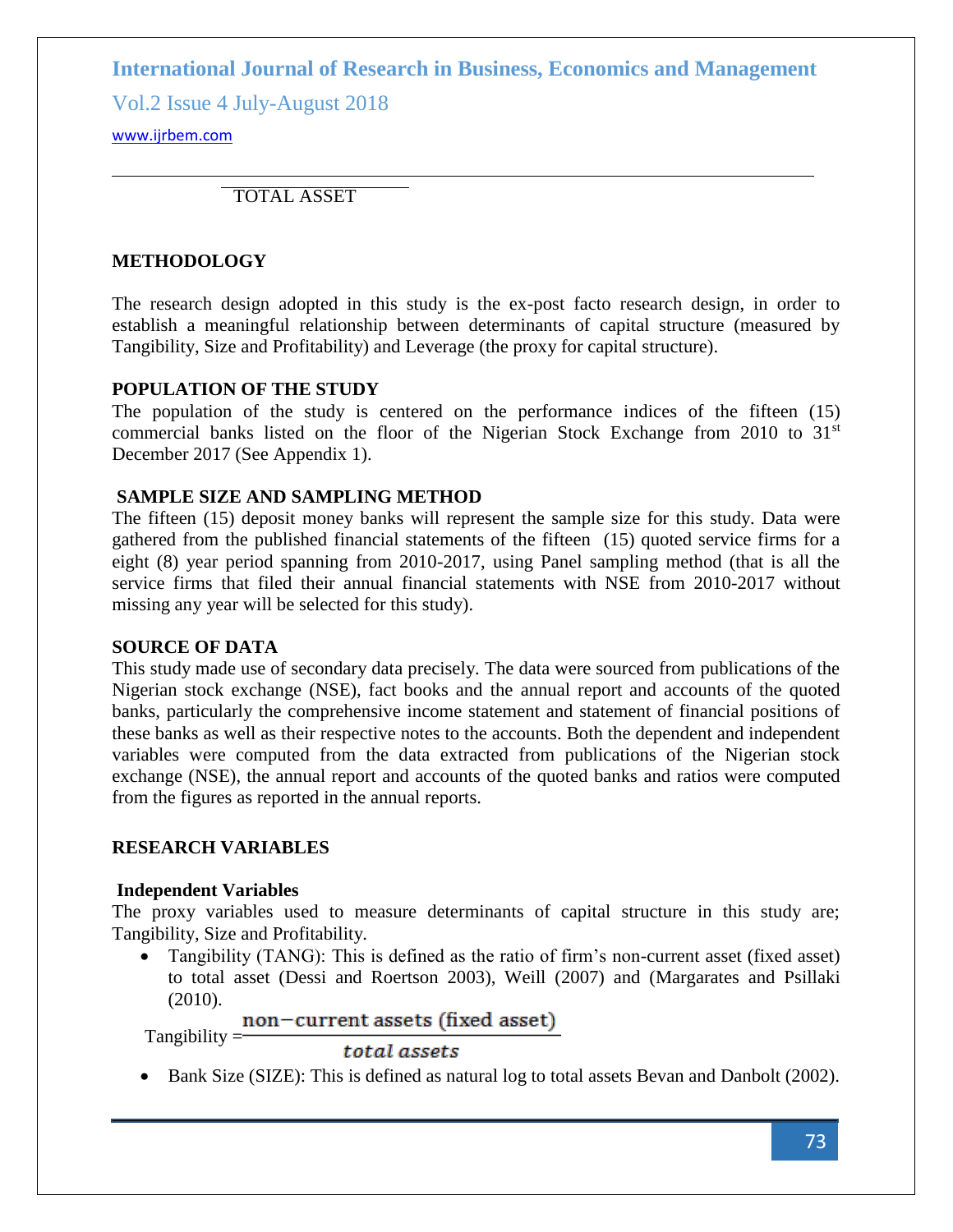Vol.2 Issue 4 July-August 2018

<www.ijrbem.com>

• Profitability (PROF): This is defined as the ratio of earnings before tax to total assets (Wald,1999).

Profitability  $=$   $\frac{earnings\ before\ tax}$ total assets

# **Dependent Variable**

The dependent variable that was calculated in this study is capital structure. The index used to measure capital structure is Leverage.

(a) Leverage (DER): is measured as a ratio of debt to equity.

 $DER =$  Total debt Total equity

**Control Variables:**

**The following control variables were used in this study:**

• **Growth Revenues (GR)** 

 $GR = [$ (current year's revenues/last year's revenues) – 1] x 100%

GR is the most traditional measure that indicates the growth of an organization.

• **DIVIDEND PAYOUT** (DPO): Dividend payout is the percentage of earnings paid to share holders in dividends. The dividend payout provides an indication of how money a company is returning to the share holders versus how much money it is keeping on hand to reinvest in growth, pay off debt or add to cash reserves. This latter portion is known as retained earnings.

Dividend payout= yearly dividend per share Earnings per share

# **MODEL SPECIFICATION**

The following models were used to test the hypotheses as follows:

| $DER_{it} =$   | $\beta_0$ + $\beta_1$ TANG <sub>it</sub> + $\beta_2$ GR <sub>it</sub> + $\beta_3$ DPO <sub>it</sub> + $\mu_{it}$ - -        |                          |     |
|----------------|-----------------------------------------------------------------------------------------------------------------------------|--------------------------|-----|
| $DER_{it} =$   | $\beta_0$ + $\beta_1$ SIZE <sub>it</sub> + $\beta_2$ GR <sub>it</sub> + $\beta_3$ DPO <sub>it</sub> + $\mu$ <sub>it</sub> - | $\overline{\phantom{a}}$ | (2) |
| $DER_{it} =$   | $\beta_0$ + $\beta_1$ PROF <sub>it</sub> + $\beta_2$ GR <sub>it</sub> + $\beta_3$ DPO <sub>it</sub> + $\mu_{it}$ -          |                          |     |
| Legend:        |                                                                                                                             |                          |     |
| $\beta_{0} =$  | Constant term (intercept)                                                                                                   |                          |     |
| $\beta_{it} =$ | Coefficients to be estimated for firm i in period t                                                                         |                          |     |

 $\mu_{it}$  = Error term/unexplained variable(s) for firm i, in period t

### **Table 1: Correlation Matrix of Variables in Banking Sector**

. correlate der tang size prof gr dpo (obs=120)

 | der tang size prof gr dpo -------------+----------------------------------------------------- der | 1.0000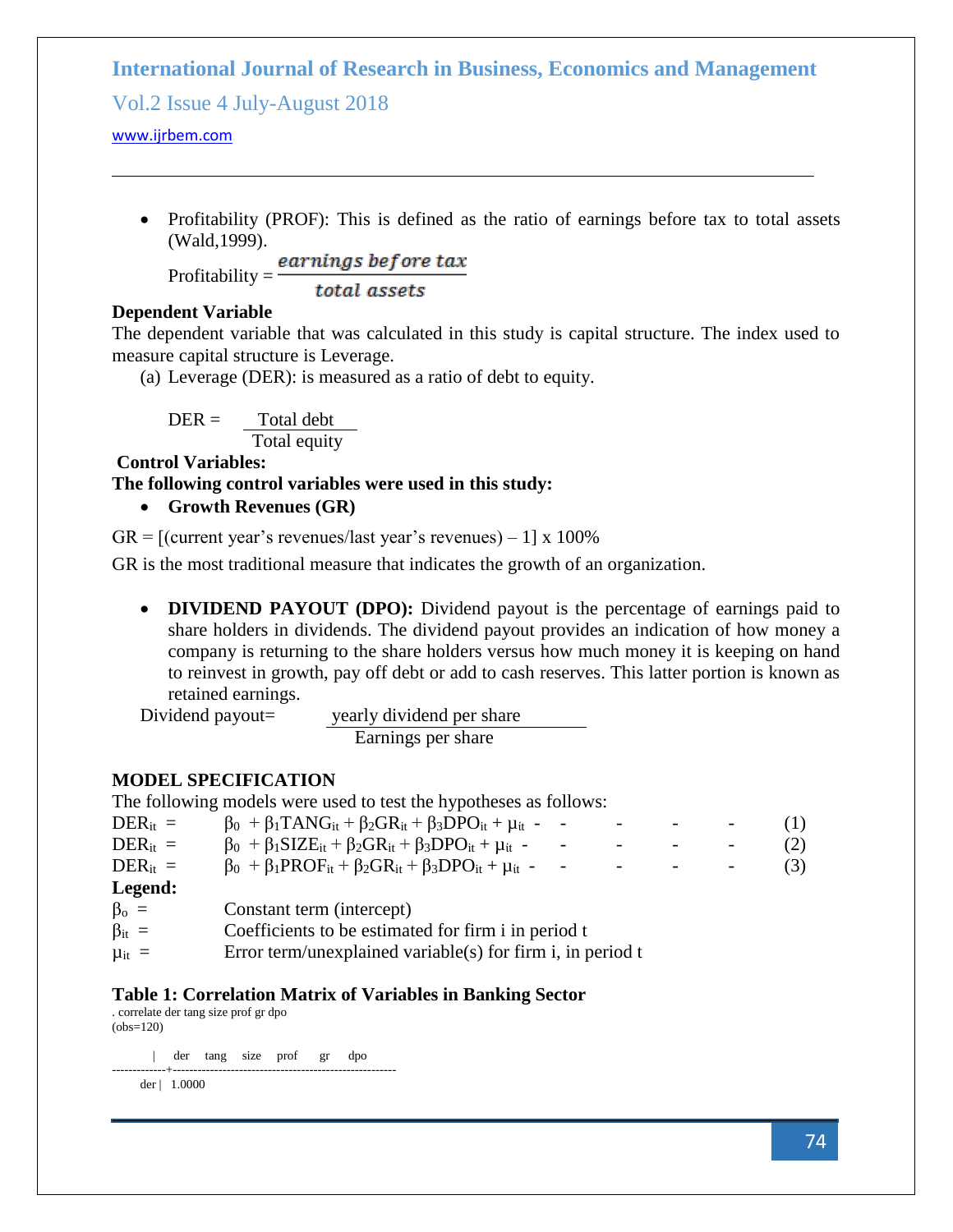Vol.2 Issue 4 July-August 2018

<www.ijrbem.com>

 tang | -0.0909 1.0000 size | -0.0251 -0.1645 1.0000 prof | 0.2926 0.5563 -0.2598 1.0000 gr | 0.0798 0.0684 0.7470 0.1984 1.0000 dpo | -0.0336 0.7252 -0.3469 0.5800 -0.0803 1.0000

Source: Researcher's computation using STATA 13, 2018

It is indicated in table 1 that DER has a weak negative relationship with TANG (-0909); (- 0.0251) and DPO (-0.0336) since the degree of relationship is less 0.1. DER has a moderate positive relationship with PROF (0.2926) and a weak positive relationship with GR (0.0798).

# **Table 2: Multicollinearity Test in Banking Sector Varaiance Inflation Factor (VIF)**

. estat vif

| Variable                   | VIF          | 1/VIF                     |
|----------------------------|--------------|---------------------------|
| ----------<br>size  <br>gr | 3.79<br>3.63 | .<br>0.263777<br>0.275391 |
| dpo                        | 2.55         | 0.391837                  |
| prof                       | 2.35         | 0.425636                  |
| tang                       | 2.30         | 0.434948                  |
|                            |              |                           |

Mean VIF | 2.92

Source: Researcher's computation using STATA 13, 2018

Table 2 shows the non existence of multicollinearity, since the Mean VIF of the variables is less than 10.

#### **Test of Null Hypothesis 1**

**Ho1:** There is no significant relationship between tangibility and leverage of quoted banks in Nigeria

#### **Model Specification:**

 $DER_{it} = \beta_0 + \beta_1 T ANG_{it} + \beta_2 GR_{it} + \beta_3 DPO_{it} + \mu_{it} - - - - - - - -$  **Ho**<sub>1</sub>

**TABLE 3:** OLS Regression Analysis showing the relationship between DER and TANG, GR, DPO in Banking Industry.

. regress der tang gr dpo

| Source SS df MS |                                     | Number of $obs = 90$ |                       |
|-----------------|-------------------------------------|----------------------|-----------------------|
|                 |                                     | $F(3, 86) = 0.58$    |                       |
|                 | Model   1367024.71 3 455674.905     |                      | $Prob > F = 0.0295$   |
|                 | Residual   67533660.8 86 785275.126 |                      | $R$ -squared = 0.4198 |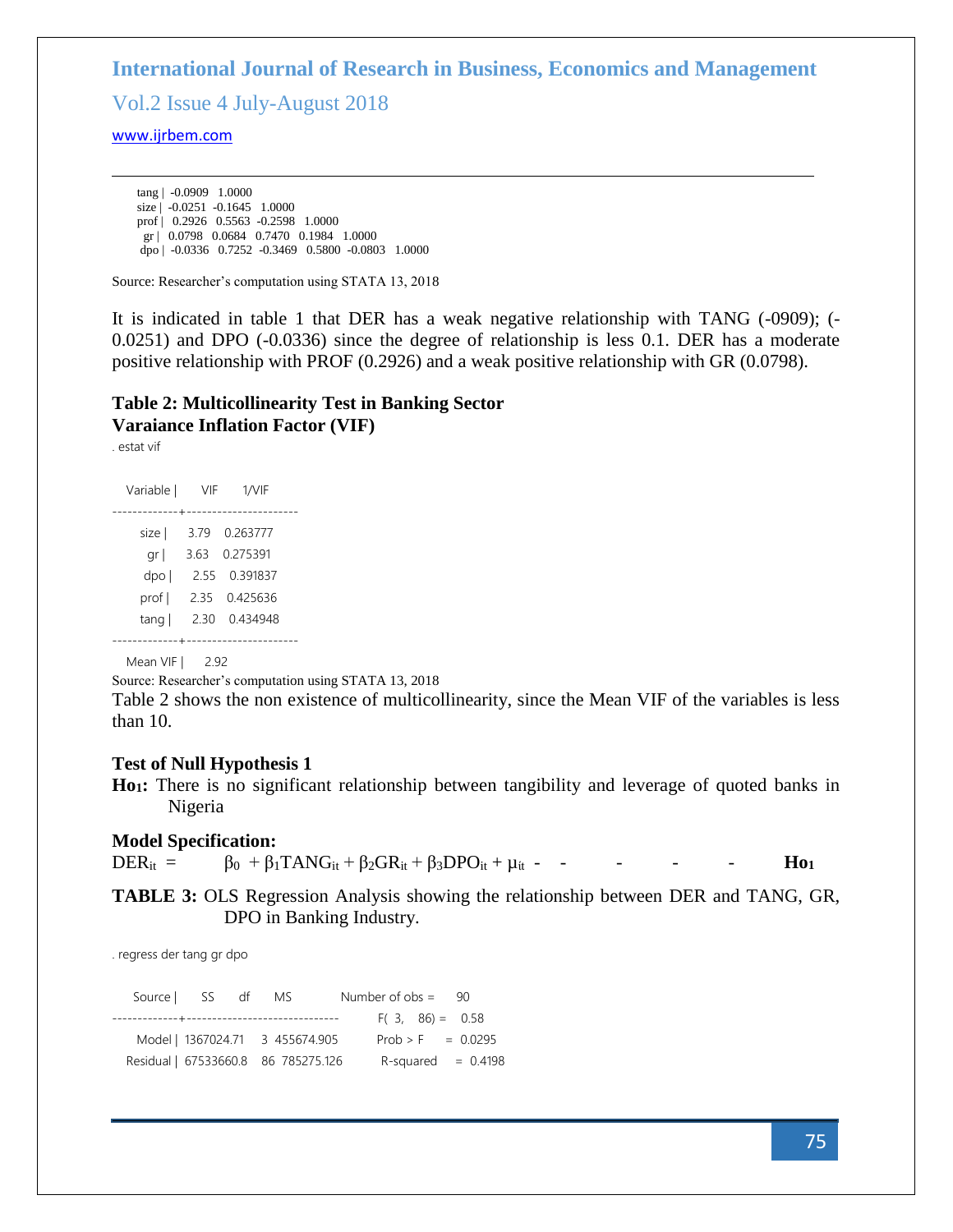# **International Journal of Research in Business, Economics and Management**  Vol.2 Issue 4 July-August 2018

<www.ijrbem.com>

-------------+------------------------------ Adj R-squared = 0.3144 G Total | 68900685.6 89 774165.006 Root MSE = 886.16 ----------------------------------------------------------------------------- der | Coef. Std. Err. t P>|t| [95% Conf. Interval] -------------+--------------------------------------------------------------- tang | 206.9189 195.8034 1.06 0.094 596.1631 182.3254 gr | 109.0094 120.1739 0.91 0.067 -129.8884 347.9072 dpo | 486.1546 806.0129 0.60 0.548 -1116.146 2088.455 \_cons | -891.2154 1193.564 0.75 0.457 -3263.941 1481.51 ------------------------------------------------------------------------------

Source: Researcher's computation using STATA 13, 2018

### **Interpretation of Regressed Result**

The regressed coefficient correlation result in table 3 shows the existence of a positive relationship between DER and TANG ( $β<sub>1=</sub>206.9189$ ) also, a positive relationship between GR  $(\beta_{2=109.0094})$  and DPO ( $\beta_{3=486.1546}$ ). The coefficient of determination obtained is 0.42 (42%), which is commonly referred to as the  $\mathbb{R}^2$ . The cumulative test of hypothesis using  $\mathbb{R}^2$  to draw statistical inference about the explanatory variables employed in this regression equation, shows that R-Squared value shows that 42% of the systematic variations in the dependent variable can be jointly predicted by all the independent variables. 58% was explained by unknown variables that were not included in the model. The overall significance of the model (F-statistic) is statistically significant at 5%.

The predictive power of this model is very high and good for users of financial statement for investment decision making.

#### **Model Specification:**

DER = -891.2154 + 206.9189TANG

The implication is that for there to be a unit/one naira increase in DER, there must be 206.9189 multiplying effect of TANG.

### **Decision Rule:**

Reject H<sub>o</sub> if the P-value of the test is less than  $\alpha$ -value (level of significance) at 5%, otherwise accept H1.

#### **Decision:**

The P-value of the test (Prob > F = 0.0295) is less than 0.05. In view of the rule of thumb,  $H_1$ will be accepted and  $H_0$  rejected.

### **Conclusion:**

It would be concluded that TANG has a positive statistically significant relationship with DER of Banking Industry at 5% level of significance.

### **Test of Null Hypothesis II**

**Ho2:** There is no significant relationship between size and leverage of quoted banks in Nigeria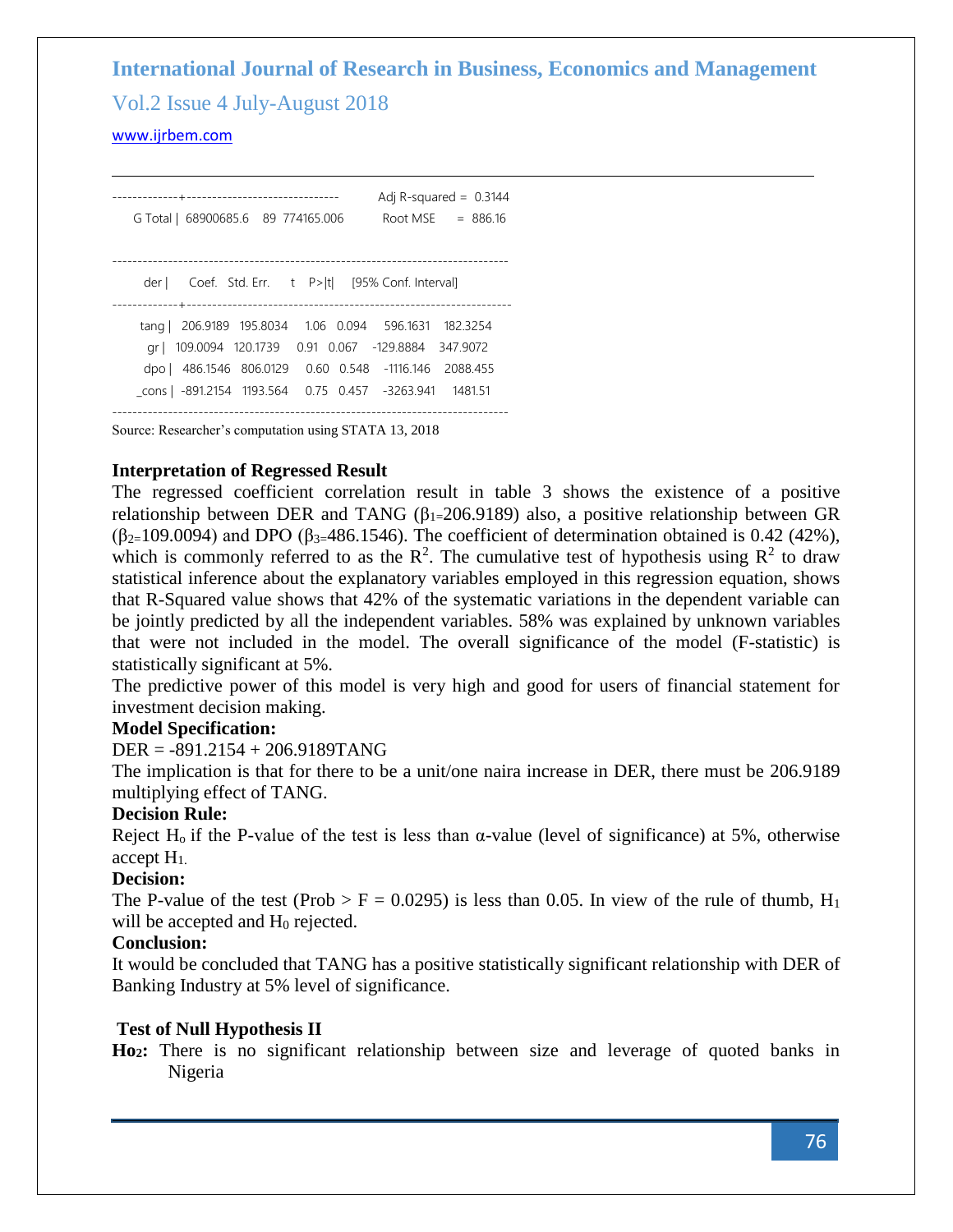Vol.2 Issue 4 July-August 2018

#### <www.ijrbem.com>

#### **Model Specification:**

DER<sub>it</sub> =  $β_0 + β_1SIZE_{it} + β_2GR_{it} + β_3DPO_{it} + μ_{it}$  - - - - - - **Ho**<sub>2</sub>

**TABLE 4:** OLS Regression Analysis showing the relationship between DER and SIZE, GR, DPO in Banking Industry.

. regress der size gr dpo

|                                     |                               |  | Source   SS df MS Number of obs = 90                   |                          |
|-------------------------------------|-------------------------------|--|--------------------------------------------------------|--------------------------|
|                                     | ----------------------------- |  | $F(3, 86) = 0.92$                                      |                          |
| Model   2133490.15 3 711163.383     |                               |  | $Prob > F = 0.0367$                                    |                          |
| Residual   66767195.4 86 776362.737 |                               |  |                                                        | $R$ -squared = 0.3310    |
|                                     |                               |  |                                                        | Adj R-squared = $0.2028$ |
| Total   68900685.6 89 774165.006    |                               |  | Root MSE $= 881.11$                                    |                          |
|                                     |                               |  |                                                        |                          |
|                                     |                               |  |                                                        |                          |
|                                     |                               |  | der   Coef. Std. Err. t P> t  [95% Conf. Interval]     |                          |
|                                     |                               |  |                                                        |                          |
|                                     |                               |  | size   365.2226 251.0236 1.45 0.049 864.2409 133.7957  |                          |
|                                     |                               |  | gr   291.3224 183.8142 1.58 0.017 -74.08815 656.733    |                          |
|                                     |                               |  | dpo   -519.6148 603.1192 0.86 0.391 -1718.576 679.3465 |                          |
|                                     |                               |  | cons   1539.184 1929.37 0.80 0.427 -2296.276 5374.644  |                          |
|                                     |                               |  |                                                        |                          |

Source: Researcher's computation using STATA 13, 2018

#### **Interpretation of Regressed Result**

The regressed coefficient correlation result in table 4 shows the existence of a positive relationship between DER and SIZE at a statistically significant level of 5%. DER associates positively with GR at a statistically significant level of 5%, but has a negative and insignificant relationship with DPO. The coefficient of determination obtained is 0.33 (33%), which is commonly referred to as the  $\mathbb{R}^2$ . The cumulative test of hypothesis using  $\mathbb{R}^2$  to draw statistical inference about the explanatory variables employed in this regression equation, shows that R-Squared value shows that 33% of the systematic variations in the dependent variable can be jointly predicted by all the independent variables. 67% was explained by unknown variables that were not included in the model. The overall significance of the model (F-statistic=0.0367) is statistically significant at 5%.

#### **Model Specification:**

DER = 1539.184 + 365.2226SIZE

The implication is that for there to be a unit/one naira increase in DER, there must be 365.2226 multiplying effect of SIZE.

#### **Decision Rule:**

Reject  $H_0$  if the P-value of the test is less than 0.05, otherwise accept  $H_1$ .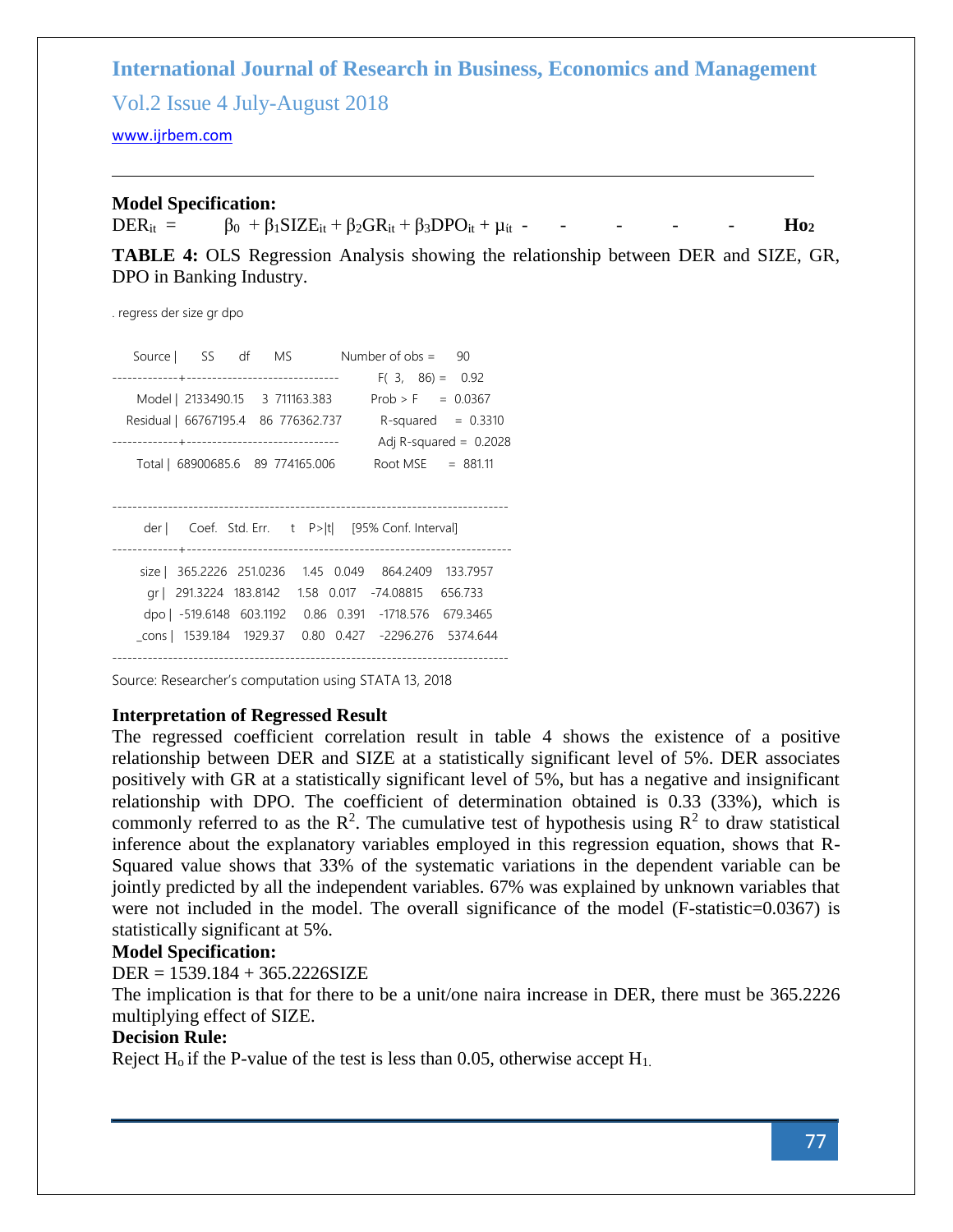Vol.2 Issue 4 July-August 2018

#### <www.ijrbem.com>

#### **Decision:**

The P-value of the test ( $Prob > F = 0.0367$ ) is less than the critical value 0.05. In view of the rule of thumb,  $H_1$  will be accepted and  $H_0$  rejected.

# **Conclusion:**

It would be concluded that Bank Size has a positive statistically significant relationship with DER 5% level of significance.

#### **Test of Null Hypothesis III**

**Ho3:** There is no significant relationship between profitability and leverage of quoted banks in Nigeria

#### **Model Specification:**

| $DER_{it}$ = | $\beta_0$ + $\beta_1$ PROF <sub>it</sub> + $\beta_2$ GR <sub>it</sub> + $\beta_3$ DPO <sub>it</sub> + $\mu_{it}$ - |  |  |  |  |  | H03 |
|--------------|--------------------------------------------------------------------------------------------------------------------|--|--|--|--|--|-----|
|--------------|--------------------------------------------------------------------------------------------------------------------|--|--|--|--|--|-----|

**TABLE 5:** OLS Regression Analysis showing the relationship between DER and PROF, GR, DPO in Banking Industry.

. regress der prof gr dpo

|                                     | Source SS df MS         |                                                       | Number of $obs = 90$                               |                          |
|-------------------------------------|-------------------------|-------------------------------------------------------|----------------------------------------------------|--------------------------|
|                                     |                         |                                                       | $F(3, 86) = 5.04$                                  |                          |
| Model   10300641.1 3 3433547.02     |                         |                                                       | $Prob > F = 0.0029$                                |                          |
| Residual   58600044.5 86 681395.866 |                         |                                                       |                                                    | $R$ -squared = 0.1495    |
|                                     |                         |                                                       |                                                    | Adj R-squared = $0.1198$ |
| Total   68900685.6 89 774165.006    |                         |                                                       | Root MSE $= 825.47$                                |                          |
|                                     |                         |                                                       |                                                    |                          |
|                                     |                         |                                                       |                                                    |                          |
|                                     |                         |                                                       | der   Coef. Std. Err. t P> t  [95% Conf. Interval] |                          |
|                                     |                         |                                                       |                                                    |                          |
|                                     |                         | prof   6765.702 1783.057 3.79 0.000 3221.102 10310.3  |                                                    |                          |
|                                     |                         | gr   -46.50288 115.399 0.40 0.688 -275.9084 182.9027  |                                                    |                          |
|                                     | dpo   -1627.27 642.7325 |                                                       | 2.53 0.013 -2904.98 -349.5601                      |                          |
|                                     |                         | cons   569.3616 1146.87 0.50 0.621 -1710.541 2849.264 |                                                    |                          |

Source: Researcher's computation using STATA 13, 2018

#### **Interpretation of Regressed Result**

The regressed coefficient correlation result in table 5 shows the existence of a positive relationship between DER and PROF ( $\beta_{1=6}$ 765.702). The probability value of the slope of coefficient obtained is  $P(x_1=0.000<0.05)$ . This implies that DER and PROF associate positively at 5% significance level. The coefficient of determination obtained is 0.15 (15%), which is commonly referred to as the  $\mathbb{R}^2$ . The cumulative test of hypothesis using  $\mathbb{R}^2$  to draw statistical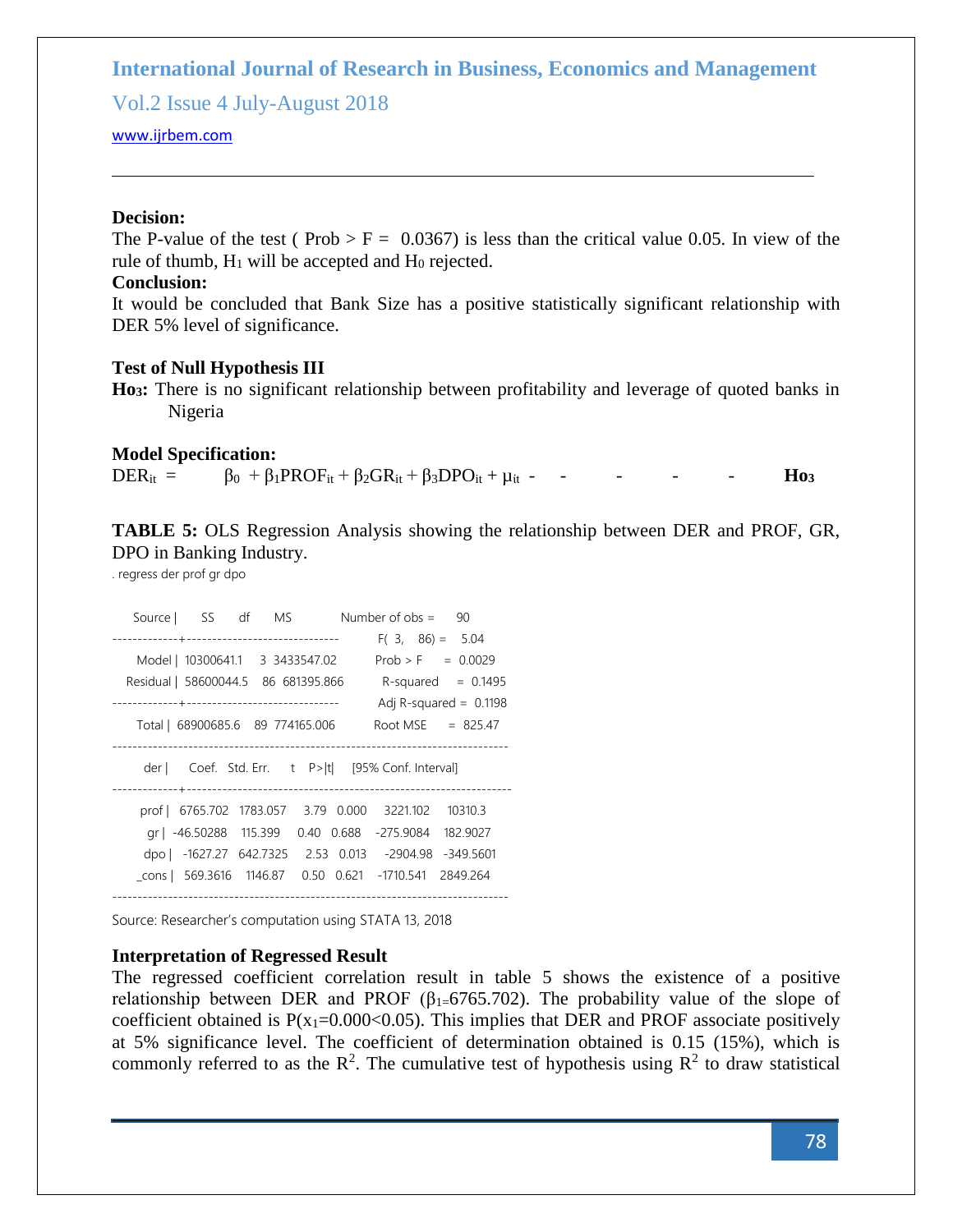Vol.2 Issue 4 July-August 2018

#### <www.ijrbem.com>

inference about the explanatory variables employed in this regression equation, shows that R-Squared value shows that 15% of the systematic variations in the dependant variable can be jointly predicted by all the independent variables. 85% was explained by unknown variables that were not included in the model. The overall significance of the model (F-statistic=0.0029) is statistically significant at 5%.

# **Model Specification:**

DER = 569.3616 + 6765.702PROF

The implication is that for there to be a unit/one naira increase in DER, there must be 6765.702 multiplying effect of PROF.

#### **Decision Rule:**

Reject  $H_0$  if the P-value of the test is less than 0.05, otherwise accept  $H_1$ .

#### **Decision:**

The P-value of the test (Prob > F = 0.0029) is less than the critical P-value of 0.05. In view of the rule of thumb,  $H_1$  will be accepted and  $H_0$  rejected.

#### **Conclusion:**

It would be concluded that PROF has a positive and statistically significant relationship with DER of Banking Industry at 5% level of significance.

#### **Table 6 Regression Analysis showing Breusch-Pagan / Cook-Weisberg test for heteroskedasticity between DER and TANG,GR,DPO of banks in Nigeria**

. regress der tang gr dpo

|       |  | Source SS df MS                                        | Number of $obs =$ | 90                       |
|-------|--|--------------------------------------------------------|-------------------|--------------------------|
|       |  |                                                        | $F(3, 86) = 0.58$ |                          |
|       |  | Model   1367024.71 3 455674.905                        |                   | $Prob > F = 0.0295$      |
|       |  | Residual   67533660.8 86 785275.126                    |                   | $R$ -squared = 0.4198    |
|       |  |                                                        |                   | Adj R-squared = $0.3144$ |
|       |  | Total   68900685.6 89 774165.006                       |                   | Root MSE $= 886.16$      |
|       |  |                                                        |                   |                          |
|       |  |                                                        |                   |                          |
| der I |  | Coef. Std. Err. t P> t  [95% Conf. Interval]           |                   |                          |
|       |  |                                                        |                   |                          |
|       |  | tang   206.9189 195.8034 1.06 0.094 -596.1631 182.3254 |                   |                          |
|       |  | ar   109.0094 120.1739 0.91 0.067 -129.8884 347.9072   |                   |                          |
|       |  | dpo   486.1546 806.0129 0.60 0.548 -1116.146 2088.455  |                   |                          |

\_cons | -891.2154 1193.564 -0.75 0.457 -3263.941 1481.51

. estat hettest

Breusch-Pagan / Cook-Weisberg test for heteroskedasticity

------------------------------------------------------------------------------

Ho: Constant variance

Variables: fitted values of der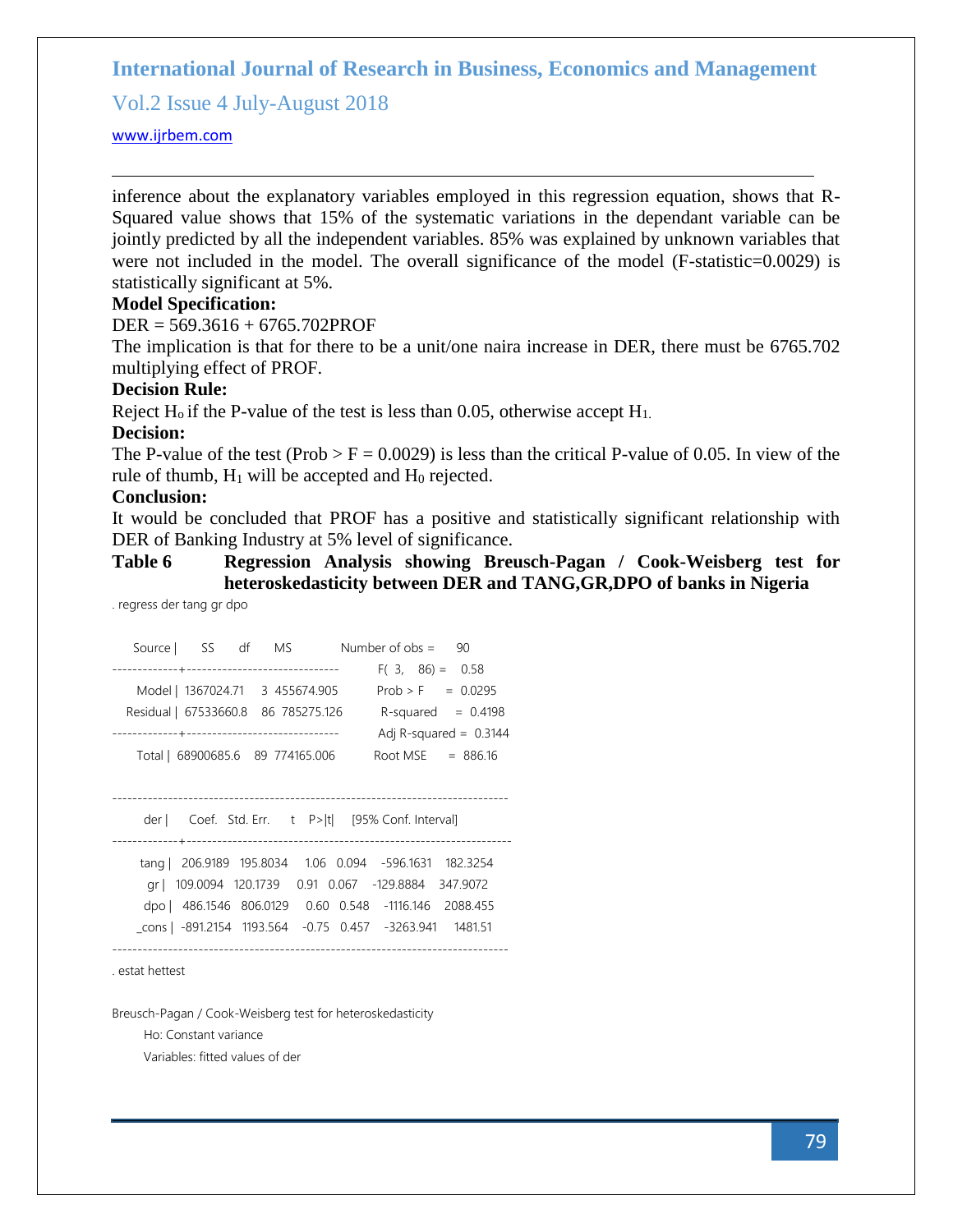Vol.2 Issue 4 July-August 2018

#### <www.ijrbem.com>

 chi2(1) = 31.84  $Prob > chi2 = 0.0000$ 

Source: Researcher's computation using STATA 13, 2018

#### **Interpretation of Post Regressed Result**

Heteroskedasticity test is used to show the degree of homogeneity of companies or variables used in a study.

Table 6 indicates that the p-value (prob  $>$  chi2) of 0.0000 is less than the critical value of 5%. Therefore,  $H_1$  will be accepted and  $H_0$  rejected.

Hence TANG has a positive and statistically significant relationship with DER of banks quoted on the floor of the Nigerian Stock Exchange at 5% level of significance.

#### **Table 7 Regression Analysis showing Breusch-Pagan / Cook-Weisberg test for heteroskedasticity between DER and SIZE,GR,DPO of banks in Nigeria**

. regress der size gr dpo

|                                     | Source SS df MS                  |  | Number of $obs = 90$                               |                          |
|-------------------------------------|----------------------------------|--|----------------------------------------------------|--------------------------|
|                                     |                                  |  | $F(3, 86) = 0.92$                                  |                          |
|                                     | Model   2133490.15 3 711163.383  |  | $Prob > F = 0.0367$                                |                          |
| Residual   66767195.4 86 776362.737 |                                  |  |                                                    | $R$ -squared = 0.3310    |
|                                     |                                  |  |                                                    | Adj R-squared = $0.2028$ |
|                                     | Total   68900685.6 89 774165.006 |  | Root MSE $= 881.11$                                |                          |
|                                     |                                  |  |                                                    |                          |
|                                     |                                  |  | der   Coef. Std. Err. t P> t  [95% Conf. Interval] |                          |
|                                     |                                  |  |                                                    |                          |
|                                     | size   365.2226 251.0236         |  | 1.45 0.049 -864.2409                               | 133.7957                 |
|                                     | gr   291.3224 183.8142           |  | 1.58 0.017 -74.08815 656.733                       |                          |
|                                     | dpo   -519.6148 603.1192         |  | 0.86 0.391 -1718.576 679.3465                      |                          |
|                                     | cons   1539.184 1929.37          |  | 0.80 0.427 -2296.276 5374.644                      |                          |
|                                     |                                  |  |                                                    |                          |

------------------------------------------------------------------------------

. estat hettest

Breusch-Pagan / Cook-Weisberg test for heteroskedasticity Ho: Constant variance Variables: fitted values of der

 chi2(1) = 31.09  $Prob > chi2 = 0.0000$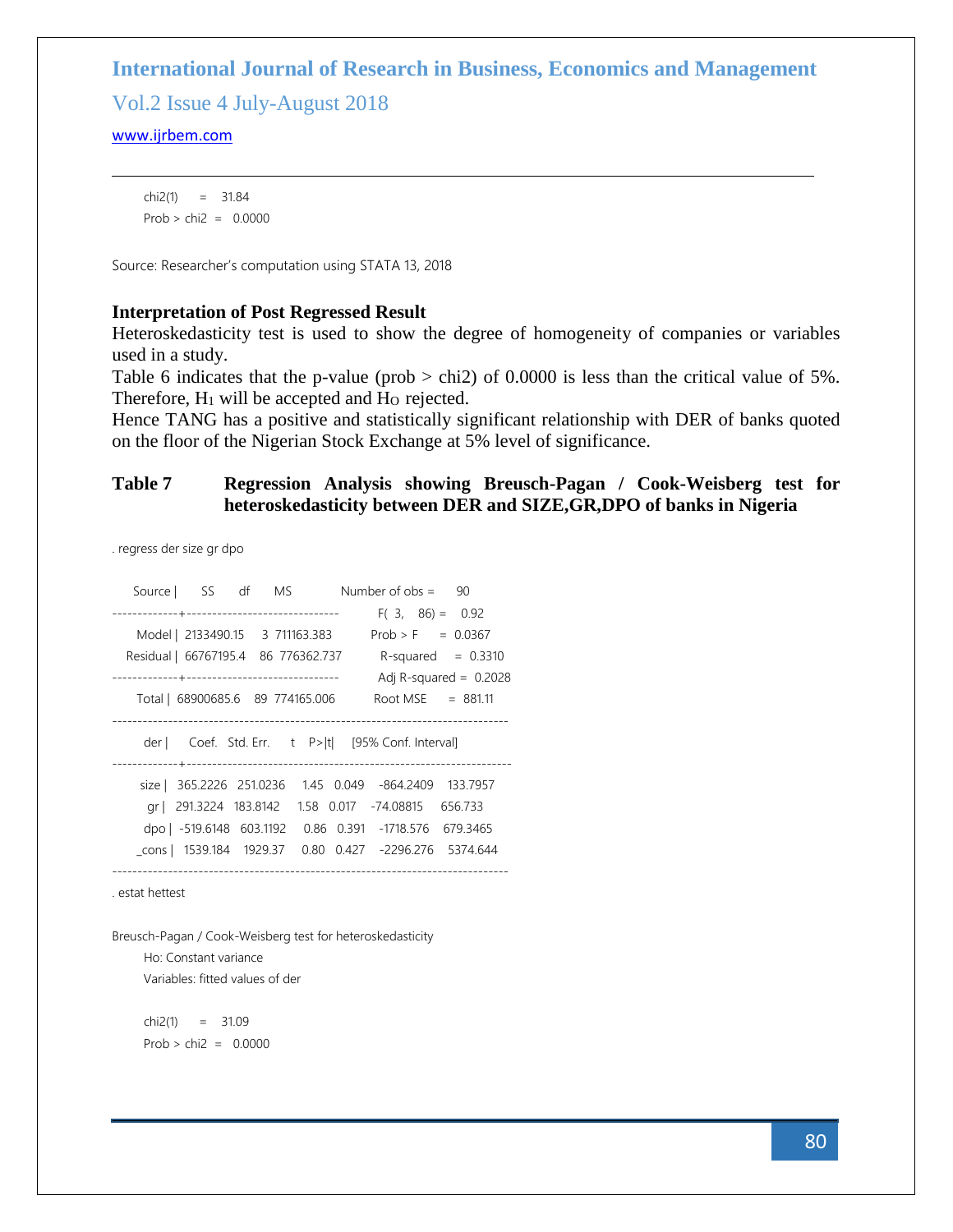Vol.2 Issue 4 July-August 2018

#### <www.ijrbem.com>

Source: Researcher's computation using STATA 13, 2018

#### **Interpretation of Post Regressed Result**

Since table 7 indicates that the p-value (prob  $>$  chi2) of 0.0000 is less than the critical value of 5%. Therefore,  $H_1$  will be accepted and  $H_0$  rejected.

Hence Bank Size has a positive and statistically significant relationship with DER of banks quoted on the floor of the Nigerian Stock Exchange at 5% significance level.

### **Table 8 Regression Analysis showing Breusch-Pagan / Cook-Weisberg test for heteroskedasticity between DER and PROF,GR,DPO of banks in Nigeria**

. regress der prof gr dpo

|                                                       | Source   SS df MS Number of obs = 90 |                     |                          |
|-------------------------------------------------------|--------------------------------------|---------------------|--------------------------|
|                                                       |                                      | $F(3, 86) = 5.04$   |                          |
| Model   10300641.1 3 3433547.02                       |                                      | $Prob > F = 0.0029$ |                          |
| Residual   58600044.5 86 681395.866                   |                                      |                     | $R$ -squared = 0.1495    |
|                                                       |                                      |                     | Adj R-squared = $0.1198$ |
| Total   68900685.6 89 774165.006                      |                                      |                     | Root MSE $= 825.47$      |
|                                                       |                                      |                     |                          |
|                                                       |                                      |                     |                          |
|                                                       |                                      |                     |                          |
| der   Coef. Std. Err. t P> t  [95% Conf. Interval]    |                                      |                     |                          |
|                                                       |                                      |                     |                          |
| prof   6765.702 1783.057 3.79 0.000 3221.102          |                                      |                     | 10310.3                  |
| gr   -46.50288 115.399 0.40 0.688 -275.9084           |                                      |                     | 182.9027                 |
| dpo   -1627.27 642.7325 2.53 0.013 -2904.98 -349.5601 |                                      |                     |                          |
| cons   569.3616 1146.87 0.50 0.621 -1710.541 2849.264 |                                      |                     |                          |

. estat hettest

Breusch-Pagan / Cook-Weisberg test for heteroskedasticity Ho: Constant variance Variables: fitted values of der

 $chi2(1) = 4.79$  $Prob > chi2 = 0.0287$ Source: Researcher's computation using STATA 13, 2018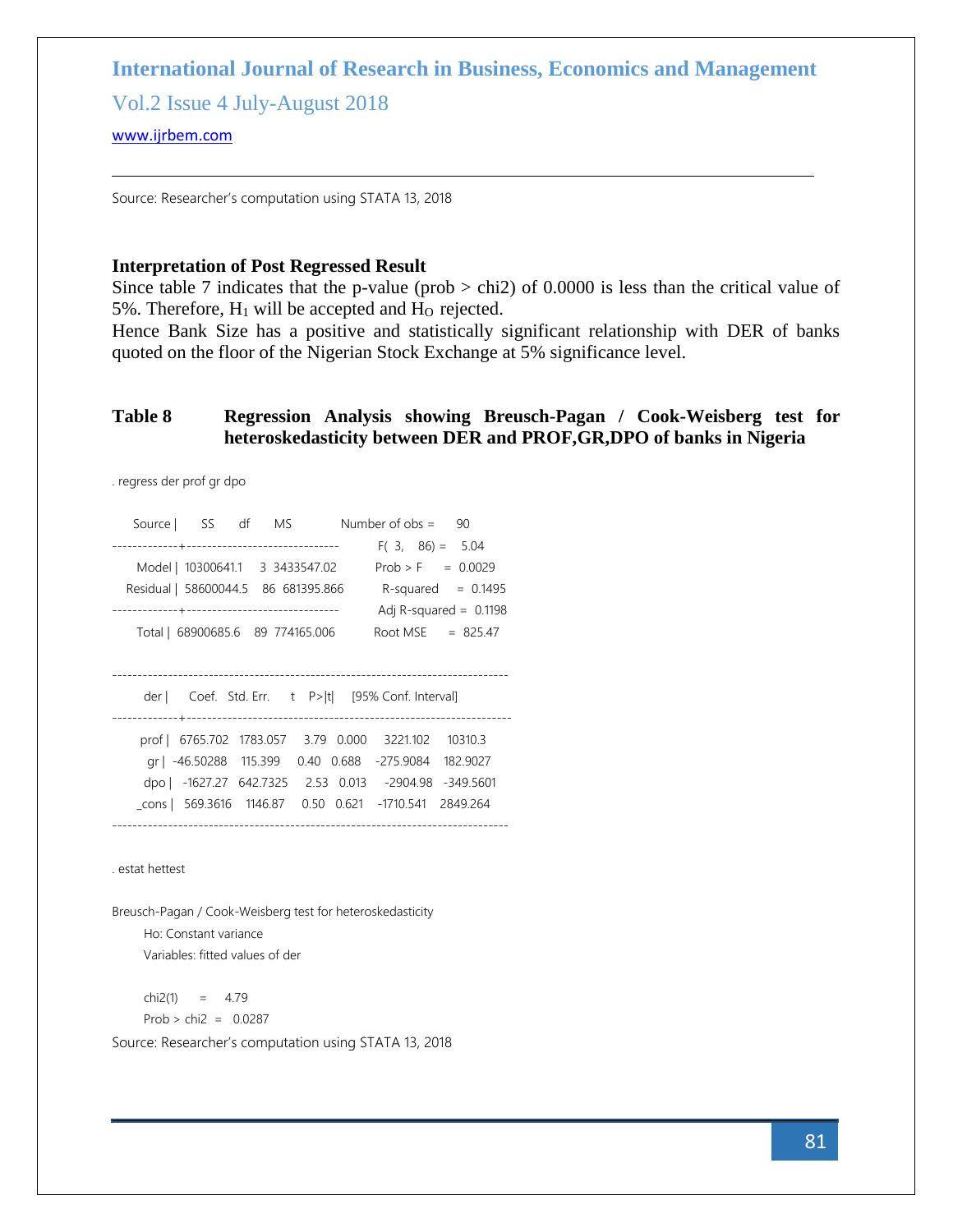Vol.2 Issue 4 July-August 2018

<www.ijrbem.com>

# **Interpretation of Post Regressed Result**

Table 8 indicates that the p-value (prob  $>$  chi2) of 0.0287 is less than the critical value of 5%. Therefore,  $H_1$  will be accepted and  $H_0$  rejected.

Hence PROF has a positive and statistically significant relationship with DER of banks quoted on the floor of the Nigerian Stock Exchange at 5% significance level.

# **FINDINGS, CONCLUSION AND RECOMMENDATIONS**

The findings of the study are as follows :

- 1) Table 3 shows that F-statistic  $= 0.0295 \times 0.05$ , which was confirmed with heteroskedasticity test in table 6 to be Prob $>$ chi2 = 0.0000 $<$ 0.05. These values are lower when compared with A priori alpha level (level of significance for the statistic) 0.05. Hence,  $H_0$  is rejected. It is therefore found that asset tangibility is an important factor of corporate capital structure. This implies that Tangibility has a positive and statistically significant relationship with DER at 5% level of significance.
- 2) Table 4 shows that F-statistic  $= 0.0367 \le 0.05$ , which agrees with heteroskedasticity test in table 7 to be Prob $>$ chi2 = 0.0000<0.05. These values are lower when compared with A priori alpha level (level of significance for the statistic)  $0.05$ . Hence,  $H_0$  is rejected. It is therefore found that bank size is an important factor of corporate capital structure. This implies that size has a positive and statistically significant relationship with DER of banks quoted on the floor of Nigeria Stock Exchange at 5% level of significance.
- 3) Table 5 shows that F-statistic  $= 0.0029 \le 0.05$ , which is consistent with heteroskedasticity test in table 8 to be Prob $>$ chi2 = 0.0287<0.05. These values are lower when compared with A priori alpha level (level of significance for the statistic)  $0.05$ . Hence,  $H_0$  is rejected. It is therefore found that profitability is an important factor of corporate capital structure. This implies that profitability has a positive and statistically significant relationship with DER of banks quoted on the floor of Nigeria Stock Exchange at 5% significance level.

### **RECOMMENDATIONS**

- **1.** Managers of firms should be cautious when seeking loan advances from the money market. This is more important when considering the appropriate capital mix that optimizes firm value, because a wrong mix may significantly raise their level of operational and financial risks.
- **2.** The regulators of the money market and capital market should improve in their efforts toward the development of the capital market; especially the bond sector of the Nigerian Stock Exchange, because it is through this that firms can source truly long term funds that significantly reduces cost of funds, create opportunities for firms to take advantage of expanding markets and improve firm value.
- **3.** Policymakers in Nigeria should take appropriate steps to lengthen the maturity structure of corporate debt.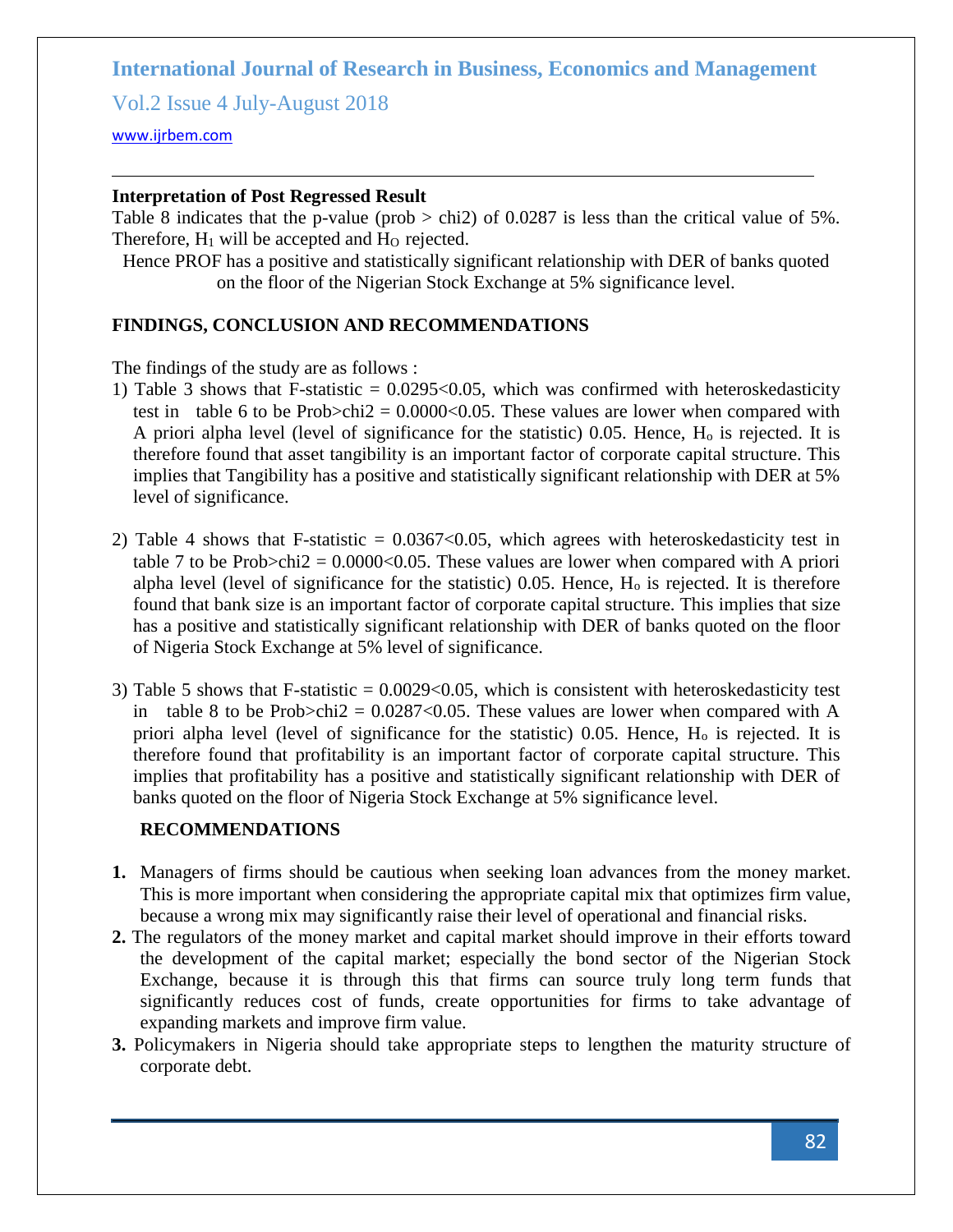Vol.2 Issue 4 July-August 2018

#### <www.ijrbem.com>

#### **REFERENCES**

- Amahalu, N.N., Abiahu M-Fidelis., Okika E, C., & Obi J.C. (2016). *Determinants of capital structure: Empirical evidence from quoted electrical and electronic firms in Nigeria (2010-2015).* Managing diversification for sustainable development in Sub-Saharan Africa, Faculty of Management Sciences, 2016 International Conference, 8-10, November, 2016.
- Amahalu, N.N., Obi, J.C., Abiahu, M.C., & Ezechukwu, B.O. (2017). Loan management and financial performance of quoted deposit money banks in Nigeria. *Proceedings of the 2017 Faculty of Management Sciences, International Conference on African Entrepreneurship and innovation for sustainable development, Nnamdi Azikiwe*  University, Awka, 26<sup>th</sup>-29<sup>th</sup> July, 2017, 752-771.
- Amahalu, N.N., Okeke, M.N., & Obi, J.C. (2017). Audit quality determinants: Evidence from quoted health care firms in Nigeria. *International Journal of Academic Research in Accounting, Finance and Management Sciences, 7(4*), 216-231.
- Amahalu**,** N.N., Okoye,E.I, Nweze, C.C & Okika, E.C. (2017). *Effect of capital adequacy on financial performance of quoted deposit money banks in Nigeria*. Proceedings of the 2017 Faculty of Management Sciences, International Conference on African Entrepreneurship and innovation for sustainable development, Nnamdi Azikiwe University, Awka, 26<sup>th</sup>-29<sup>th</sup> July, 2017, 841-862.
- Acarava, S.K (2015) The determinants of capital structure: Evidence from the Turkish manufacturing sector, *International Journal of Economic and Financial Issue,* ESIN, 1580171.
- Alfred, D.D. (2007), *Corporate finance; Investigation, Innovations and applications*, (2<sup>nd</sup> ed.) Lagos: High Rise publication.
- Aremu, M.A, Ekpo, I.C. and Mustapha, A.A. (2013): Determinants of banks profitability in a developing economy: Evidence from Nigeria banking industry, *Interdisciplinary Journal of Contemporary Research In Business,* 4(9): 155-181.
- Azuka, E. B. (2011), *Research methods: Theory and applications.* Dataword Computer, Oko, Nigeria.
- Barclay, M.J., and Smith, C.W (2005). The capital structure puzzle: *Evidence Revisited Journal of Applied Cooperate Finance,* 17, 8-17.
- Bauer, P. (2004) Determinants of capital structure empirical evidence from the (Zech republic; *Czech Journal of Economic and Finance.*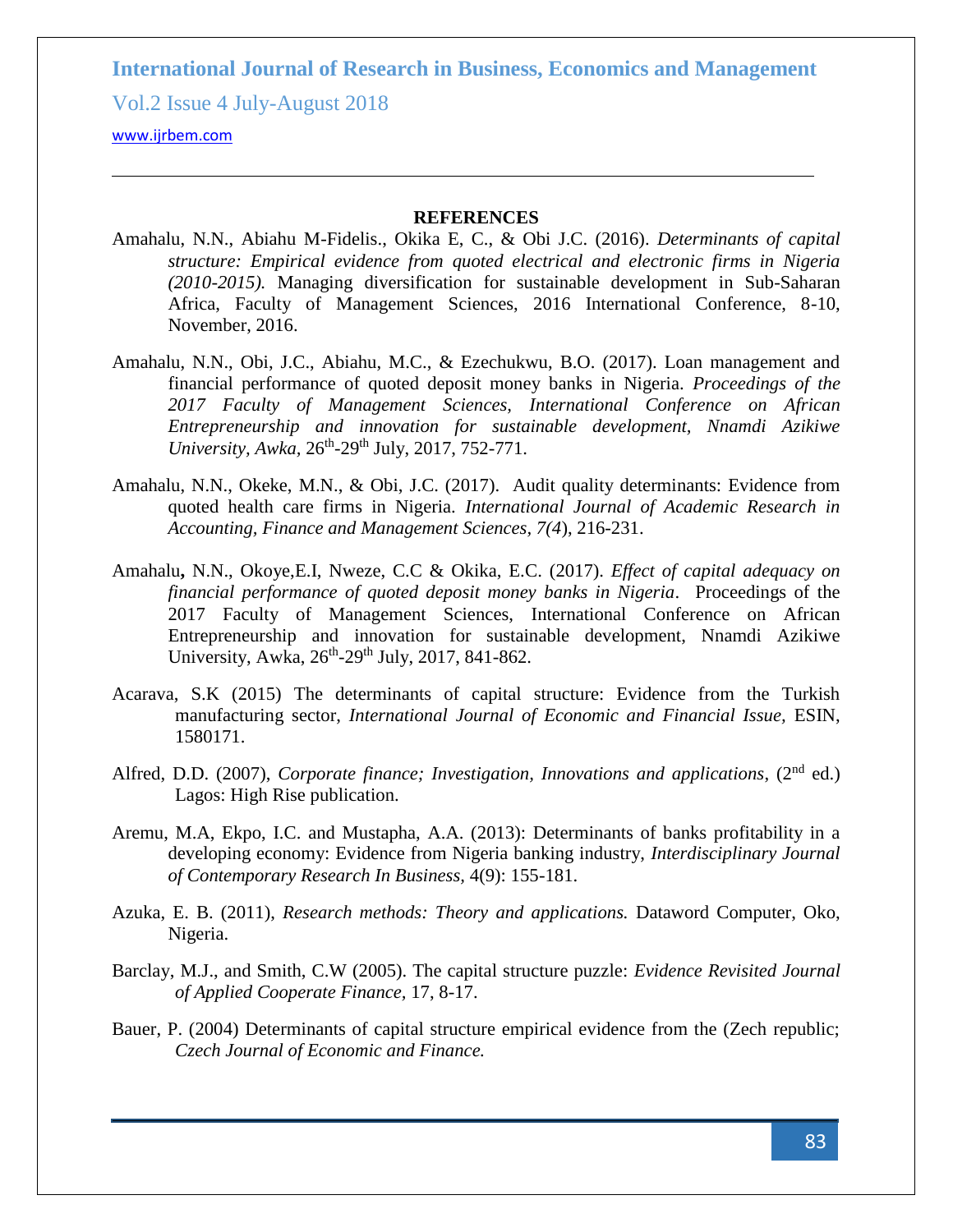Vol.2 Issue 4 July-August 2018

#### <www.ijrbem.com>

- Booth L.V. Aivazian, ADemirgue- Kunt and V. Maksimovic (2001). Capital structure in developing countries. *Journal of Finance*, (1): 87-130.
- Bradley, M.G.A, Jarrel and E. Hankim on the existence of an optimal capital structure: Theory and evidence. *Journal of finance*, 857-878.
- Dare, F.D. and Sola, O (2010) Capital Structure and corporate performance in Nigeria banking petroleum industry: Panel Data Analysis: *Journal Of Mathematics & Statistics*, 6(2): 168-173.
- Ezechukwu, B.O., & Amahalu, N.N. (2017). Effect of firm characteristics on financial performance of quoted deposit money banks in Nigeria. *Contemporary Issues in Business Management: A Multidisciplinary Approach, Book of Readings, 1(1), 387-409.*
- Ferri ma, Jones W.H (1979) Determinant of financial structure: A New methodological approach, *J. Finance*, 34(3): 631-644.
- Harris, M and A. Raviv, (1991) The theory of capital structure. *Journal of finance* 46, 297-355
- Hovakimian, A-G Hovakimian and H. Tehranian (2004) Determinants of target capital structure. The case of dual debt and equity issues. *Journal of Financial Economic* 71, 517-540.
- Iwarere and Akinleye (2010); Capital structure determinants in the Nigeria banking industry: A study of financial managers" perspectives. *Pakistan Journal of Social Sciences* 7(3) 205- 213, 2010.
- Jensen, M and Mecklina, H. (1976). Theory of the firm: managerial behaviour, agency costs and ownership structure. *Journal of Financial Economics*, 3, 305:360.
- Kennon J. (2010). An introduction to capital structure: why capital structure matters to your investment. (online) available; [www.about.com](http://www.about.com/) (July 20, 2010).
- Levine, R. (1997) Financial development and economic growth: views and agenda. *Journal of economic literature* 35, 688-726.
- Modigliani F. and Miller, M.H. (1958) The cost of capital corporation, finance and the theory of investment. *The American economic Review,* 48(3) 267-297.
- Modigliani, F and Miller, M.H. (1963). Taxes and the cost of capital: A correction. *The American Economic Review, 53*(3): 433-443.
- Myers, S. and Majituf (1984). Corporate financing and investment decisions when firms have information that investors do not have. *Journal of Financial Economics*, 13, 187-221.
- Ogbodo O.C., Amahalu, N.N., & Abiahu, M.C. (2017). Effect of intellectual capital on financial performance of quoted deposit money banks in Nigeria. *Journal of Global Accounting,*